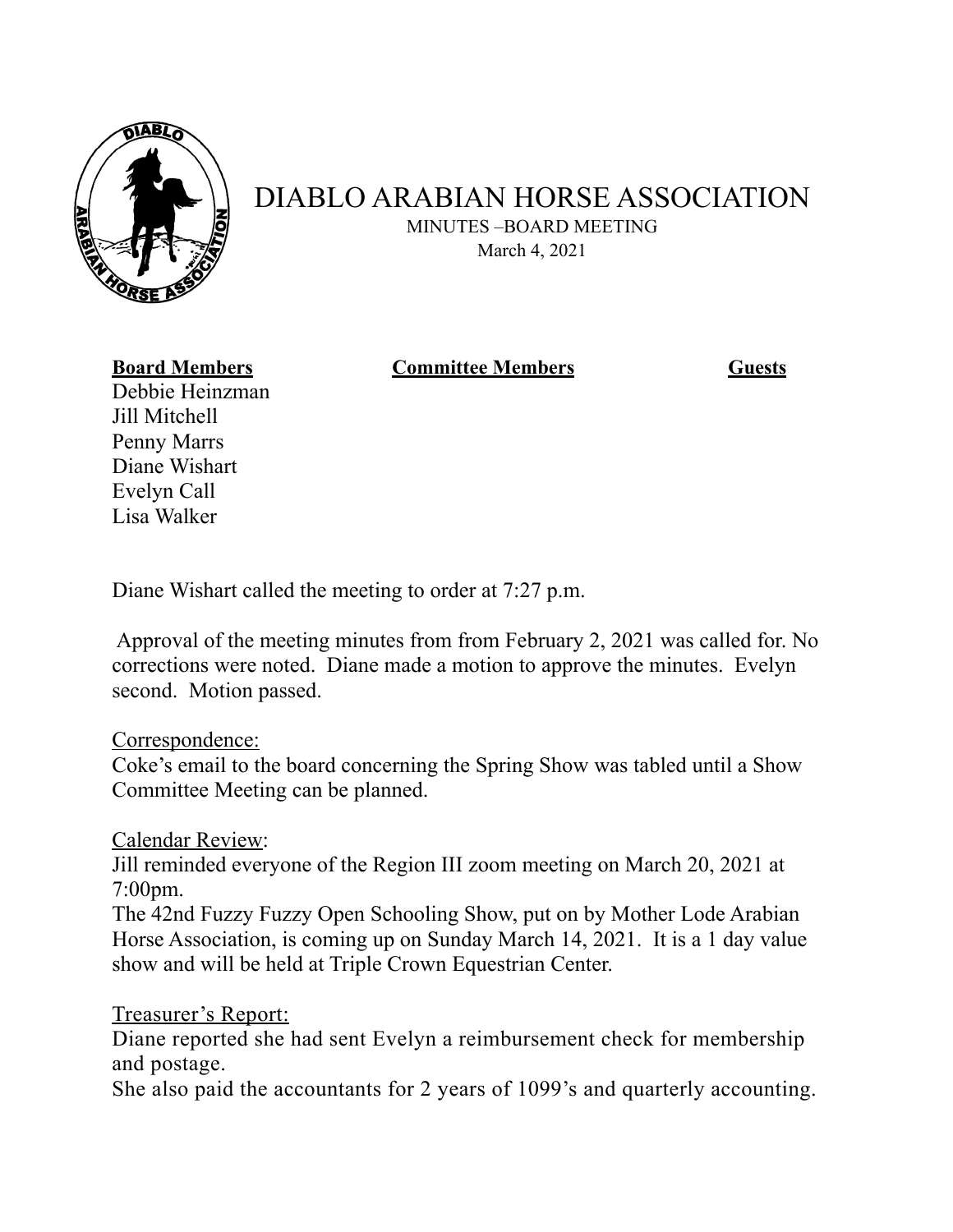Air fair for 1 Spring Show judge was paid as well.

# COMMITTEE REPORTS

Awards Banquet: Nothing to report

Breed Awareness/Public Relations:

Deb H mentioned we should still try to do a Meet an Arabian day at Tractor Supply. Right now everything is on hold due to Covid. Hopefully things will open up later this summer.

Club Excellence Entry Diane stated Marla should be collecting items for the entry

#### Convention:

Convention reports from Jill Mitchell, Kathy Campbell and Marla Melloway have been turned in and should be posted on the DAHA website.

Family Outreach:

It was noted we need to find a replacement for Debbie Compilli.

### High Point Program:

Jill M informed us we could have left High Point Program entry forms in Scottsdale on the Exhibitor Information table. This is good info for next year. Deb H will take forms to Earthquake Arabians to pass out. There are a lot of new kids signing up for lessons who might be interested. We need to concentrate on getting these forms out to other farms.

Horse Shows:

Discussion was put off until our Horse Show Meeting coming soon.

Membership: Evelyn gave her report as follows: Adult 1 & 3 yrs. 100 Adult Life 10 Youth. 30 Voting members 110 Total members 14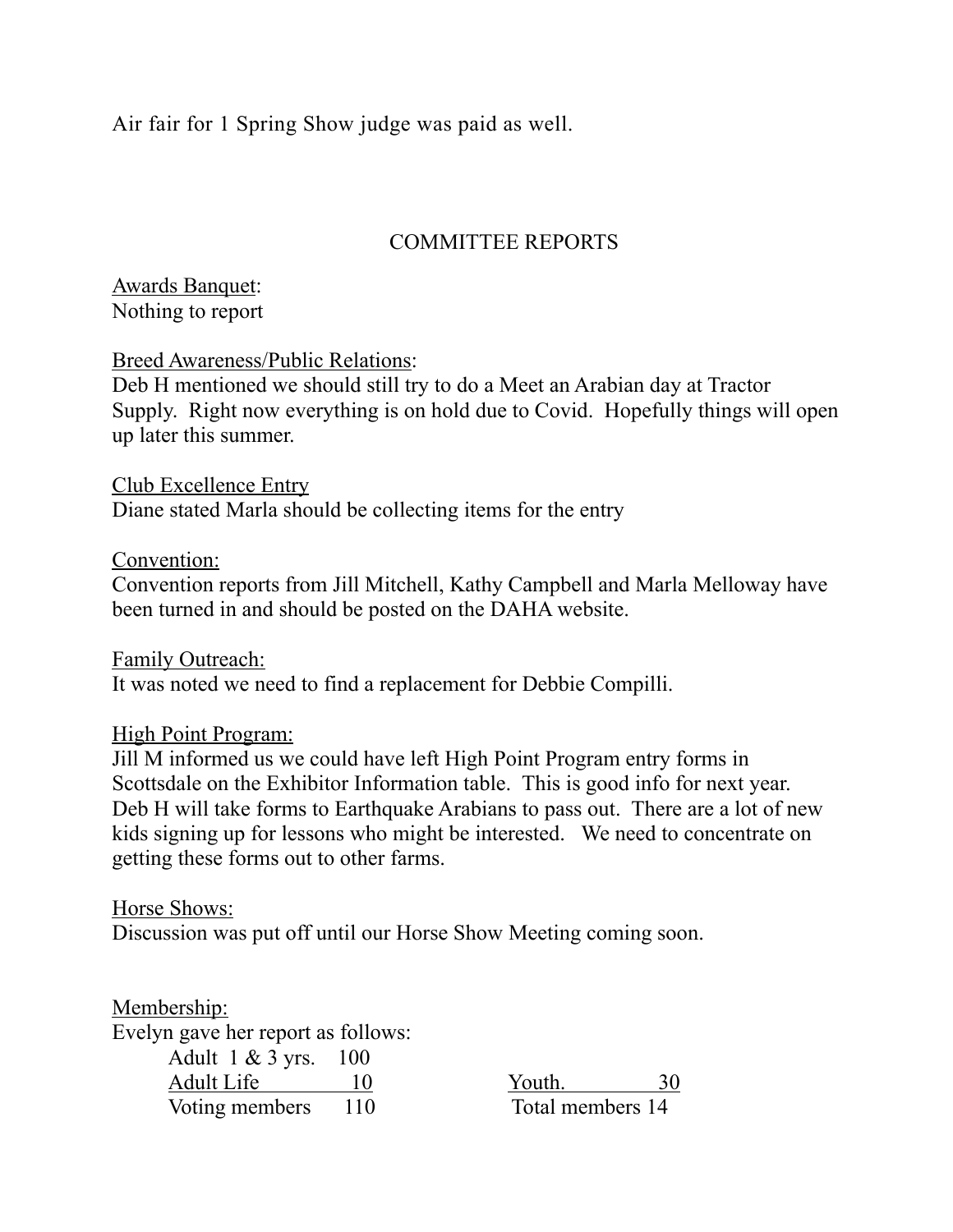Newsletter

Jill reported Denice Lanzini didn't receive the last correspondence. Diane said she will resend tonight.

# Racing:

Evelyn reported the racing community is waiting for contracts and State approval to get started. However, races are planned.

-Pleasanton will hold races on June 16-Aug 3. These will include the races originally slated for Sacramento.

-Santa Rosa will hold their race meet at Golden Gate Fields

-Ferndale will run their races at Pleasanton beginning Aug 18.

-Los Alamitos will run in September.

-Fresno may run at home, if not, those days will fall back to Pleasanton.

The problem with racing in California is not enough horses and not enough trainers. Evelyn explained to us that trainers can only run so many horses in a single race. Plus, the same horse can only run in a limited number of races. The Arabian Racing Association of California (ARAC) is trying to find ways to lure out of state trainers to run their horses in California.

Social Media/Website: See Newsletter

# Trail Rides:

Penny still plans to hold a ride at the Golden Gate4 Headlands. She will have more information by next month.

Volunteer Awards: Tabled until later in the year.

Youth: Nothing to report.

Old Businesss We need to schedule a Show Committee Meeting.

# New Business:

Jill asked if DAHA should have it's own Zoom platform. However, after 45 minutes, a fee has to be paid. Deb Heinzman reaffirmed she can use her school zoom account, at no charge, for unlimited lengths of time. She could also look into the possibility of passing off the host duties. Penny suggested giving Ring Central